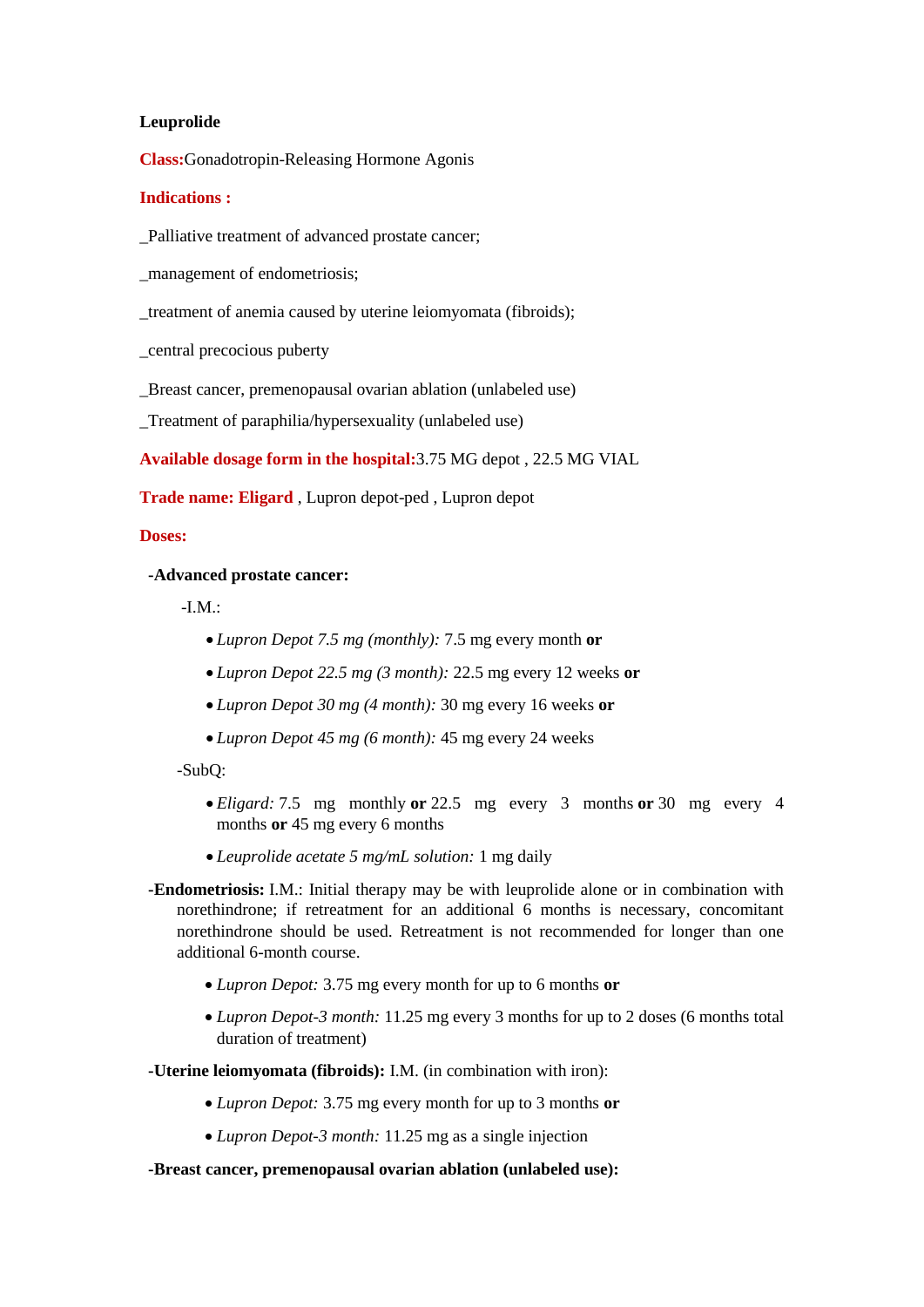- Lupron Depot: 3.75 mg every 28 days for up to 24 months **or**
- Lupron Depot-3 month: 11.25 mg every 3 months for up to 24 months
- **-Treatment of paraphilia/hypersexuality (unlabeled use)** Males: I.M.:
	- **Note:** May cause an initial increase in androgen concentrations which may be treated with an antiandrogen (eg, flutamide, cyproterone) for 1-2 months . Avoid use in patients with osteoporosis or active pituitary pathology.
		- SubQ: Test dose: 1 mg (observe for hypersensitivity)
		- Depot I.M.: 3.75-7.5 mg monthly

### **Geriatric**

Refer to adult dosing.

#### **Renal Impairment:**

No dosage adjustment provided in manufacturer's labeling (has not been studied).

### **Hepatic Impairment:**

No dosage adjustment provided in manufacturer's labeling (has not been studied).

# **Common side effect :**

Cardiovascular: Edema (≤14%)

Central nervous system: Headache ( $\leq 65\%$ ), pain ( $\leq 2\%$  to 33%), depression ( $\leq 31\%$ ),

- insomnia (≤31%), fatigue (≤17%), dizziness/vertigo (≤16%)
- Dermatologic: Skin reaction (≤12%)
- Endocrine & metabolic: Hot flashes (25% to 98%), testicular atrophy ( $\leq$ 20%), hyperlipidemia ( $\leq$ 12%), libido decreased ( $\leq$ 11%)
- Gastrointestinal: Nausea/vomiting (≤25%), bowel function altered (≤14%), weight gain/loss
- Genitourinary: Vaginitis (11% to 28%), urinary disorder (13% to 15%)
- Local: Injection site burning/stinging (transient: ≤35%)

Neuromuscular & skeletal: Weakness (≤18%), joint disorder (≤12%)

1-10%

- Cardiovascular: Angina (<5%), arrhythmia (<5%), atrial fibrillation (<5%), bradycardia ( $5\%$ ), CHF ( $5\%$ ), deep thrombophlebitis ( $5\%$ ), hyper-/hypotension ( $5\%$ ), palpitation  $\left\langle 5\% \right\rangle$ , syncope  $\left\langle 5\% \right\rangle$ , tachycardia  $\left\langle 5\% \right\rangle$
- Central nervous system: Nervousness ( $\leq 8\%$ ), anxiety ( $\leq 6\%$ ), confusion ( $\leq 5\%$ ), delusions ( $\langle 5\%$ ), dementia ( $\langle 5\%$ ), fever ( $\langle 5\%$ ), seizure ( $\langle 5\%$ )
- Dermatologic: Acne (≤10%), alopecia (≤5%), bruising (≤5%), cellulitis (<5%), pruritus  $(\leq 3\%)$ , rash  $(\leq 2\%)$ , hirsutism  $(\leq 2\%)$
- Endocrine & metabolic: Dehydration ( $\leq 8\%$ ), gynecomastia ( $\leq 7\%$ ), breast tenderness/pain (≤6%), bicarbonate decreased (≥5%), hyper-/hypocholesterolemia